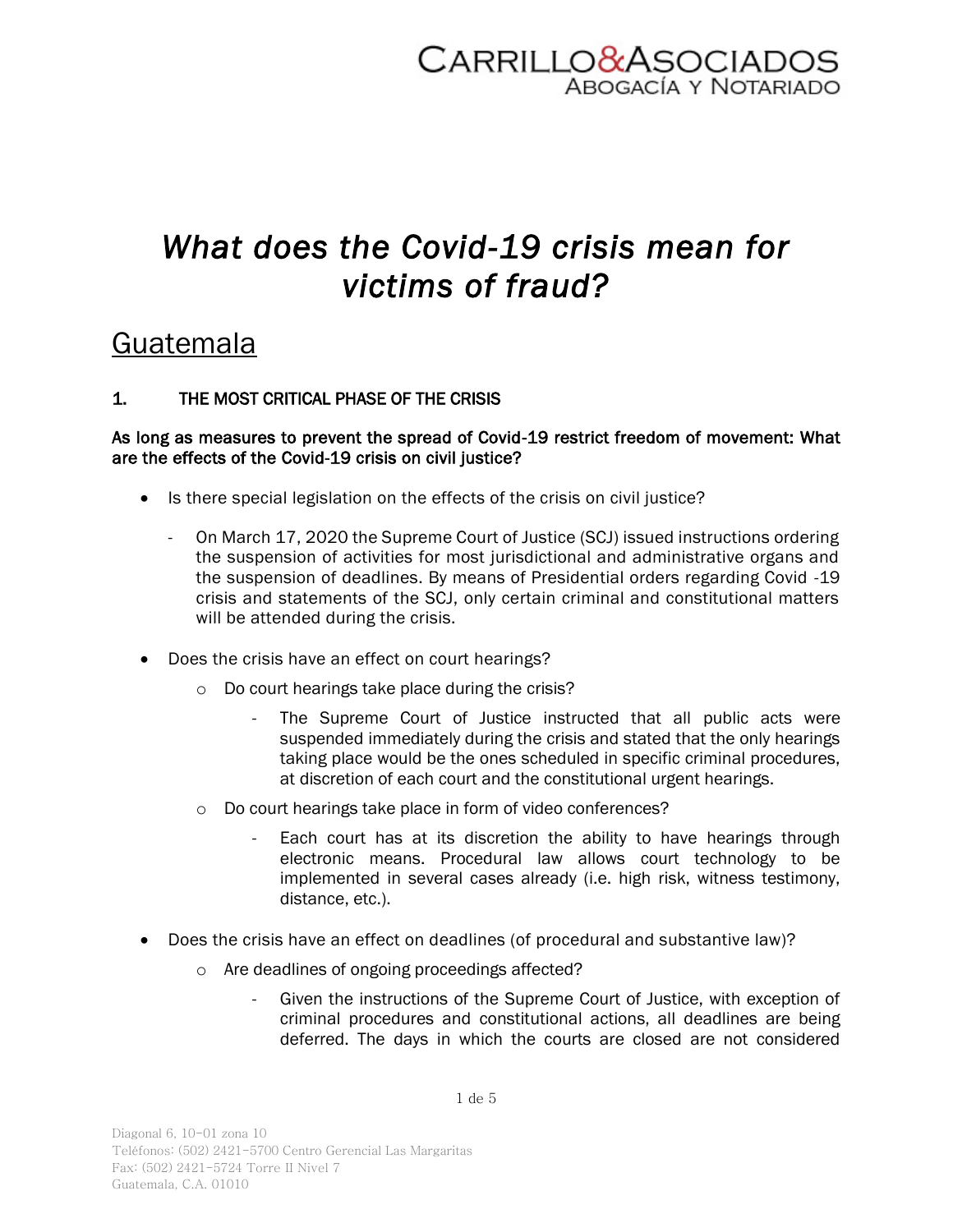# CARRILLO&ASOCIADOS

business days, hence, not taken into consideration for the calculation of deadlines.

- o Are deadlines for bringing actions affected (limitation periods)?
	- The deferral includes the deadlines for bringing actions.
- Does the crisis have an effect on enforcement?
	- o Are enforcement orders issued?
		- Civil courts are not issuing enforcement orders while they are closed, as instructed by the Supreme Court of Justice.
	- o Are there any effects on deadlines?
		- All deadlines are being deferred.
	- o Can enforcement acts be postponed due to the crisis?
		- Since the courts are closed, most enforcement acts were postponed until further notice.
- How do courts work during the crisis?
	- o Are courts closed?
		- Only certain urgent criminal and constitutional matters are being attended. With exception of criminal courts, courts on duty and constitutional courts, the courts are closed. Courts on duty are attending civil, labor and family procedures but restricted to matters that represent a contingency below US\$ 6,500.00 (approximately).
	- o Can courts / judges be contacted?
		- Courts and judges can only be contacted on criminal and constitutional matters.
	- o Are documents served?
		- Currently there are no documents being served by court officials.
- How are particularly urgent matters handled, in particular requests for interim measures such as injunctions and freeze orders?
	- Courts on duty are attending interim measures in procedures that represent a contingency below US\$6,500.00. First Instance Courts are not attending injunctions and freeze orders. Also, the interim measures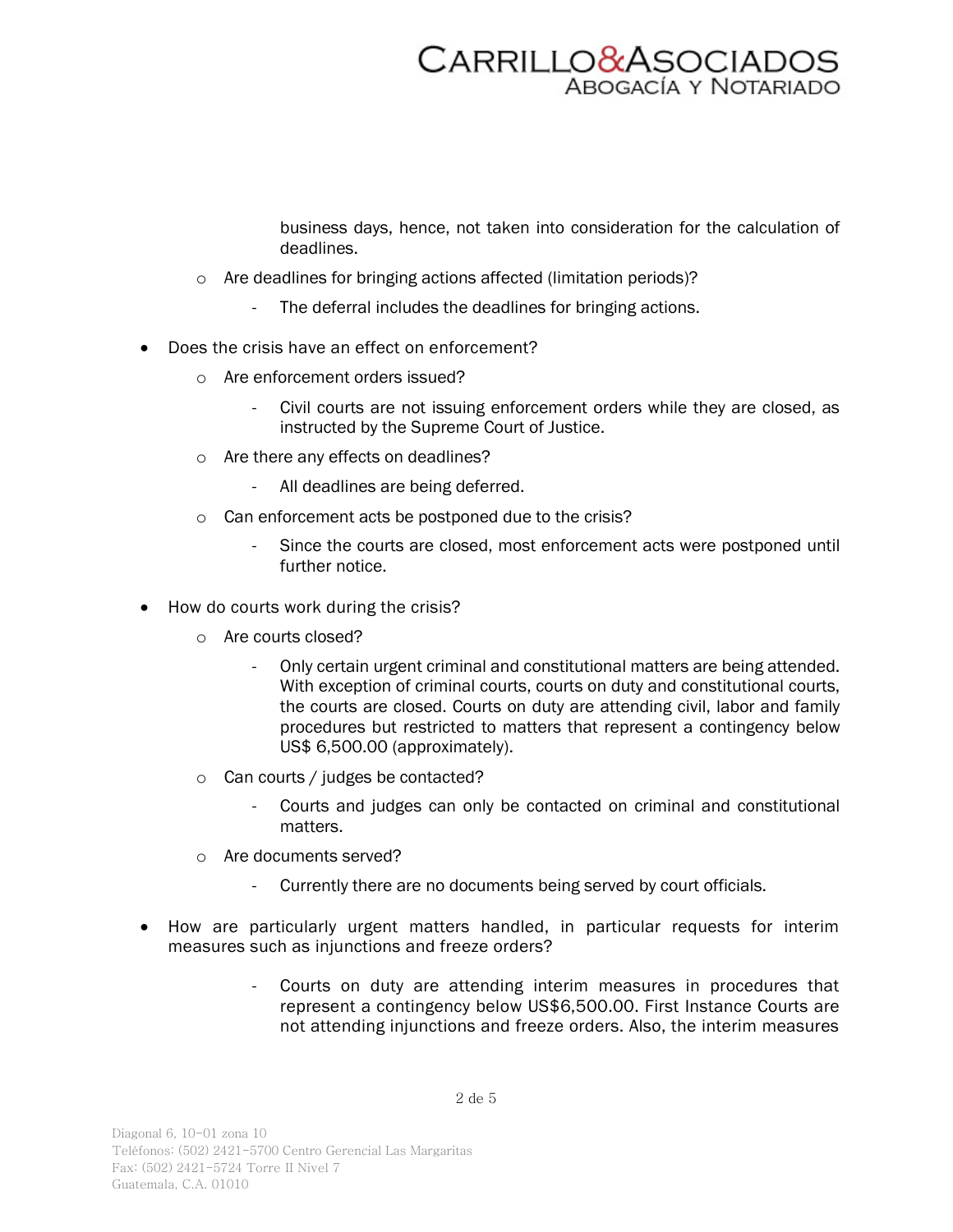

already served are not being reviewed, increased, deceased or removed during the crisis.

- How do lawyers work during the crisis?
	- Lawyers are adapting their business model to the current situation. Home office and tools for working remotely are already implemented among the law firms. Law firms are using several virtual platforms to keep on business and to attend meetings and webinars discussing the legal implications regarding the crisis are constantly in motion.
	- Before the courthouse most proceedings are in standby since the courts are closed. In fact, most public institutions are closed and only limited online services are still available.
	- Entities such as the Attorney General's Office, Superintendence of Banks, and Tax Administration are operating with a limited schedule on specific urgent matters.
- How do banks work during the crisis?
	- On March 25<sup>th</sup>, 2020, the Monetary Board of Guatemala, issued several measures relief measures, including flexibility for bank lending, deferrals with debtors, among others.
	- According to the Presidential Guidelines issued on April 12, 2020, banks are allowed to operate, taking into consideration the governmental sanitary measures; business hours are restricted from 9:00 to 13:00 hours. Most banks offer e-services.
- Does the crisis have an effect on insolvency law?
	- There is no specific insolvency law in force in Guatemala, but it is likely that this will be an opportunity for Congress to revisit the draft bills at Congress and enact a new legal insolvency law.
- Are there any further effects not addressed in the questions above?
	- $N_{\Omega}$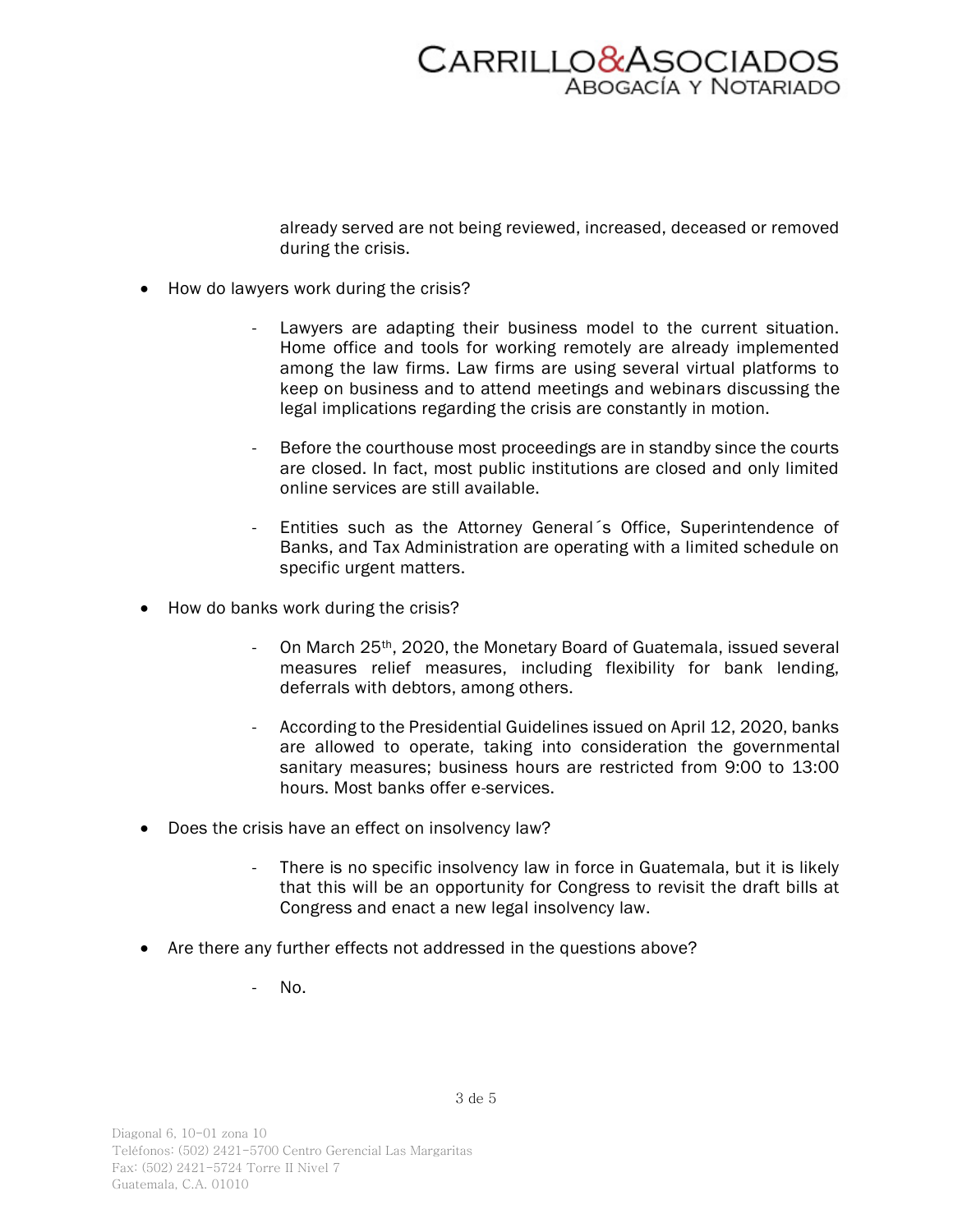

### 2. FORECAST: AFTER THE CRISIS AND LONG-TERM EFFECTS

### What are the consequences of the Covid-19 pandemic once the pandemic has abated, in the gradual return to a new normality and what are the long-term effects?

- Which measures introduced during the crisis will be withdrawn immediately?
	- Operations in the public and private sectors will likely be resumed gradually, this depends on the level of contagion and impact. An important delay in all procedures is foreseen. Public transportations will operate under social distancing and other sanitary measures.
- Which measures will remain in place?
	- Without a vaccine against COVID-19 approved, or flattening of the curve is evidenced, the use of medical masks and other hygienic measures will continue to be mandatory.
	- Exclusive emergency rooms or hospitals should remain open and prepared for a possible second wave of the pandemic.
	- Restrictions to senior citizens and other potentially vulnerable age groups will remain in place and revised from time to time.
- Will enforcement of economic crime, including corruption matters be weakened due to the lack of financial resources?
	- The lack of financial resources shouldn't weaken the authorities' enforcement of economic crime. Public institutions involved in the justice system should resume operations gradually in the same conditions and capacity, implementing new virtual tools and online services that could expedite cases. A delay in all procedures and hearings it is expected.
	- Changes to the budget of institutions and passing of laws authorizing loans to the State of Guatemala may be a risk for further corrupt activities in the public and/or private sector.
- Do you expect a rise of new anti-corruption prosecutions after the crisis?
	- Due to the amount of the public debt that the government has requested, it is probable that several anti-corruption prosecutions could